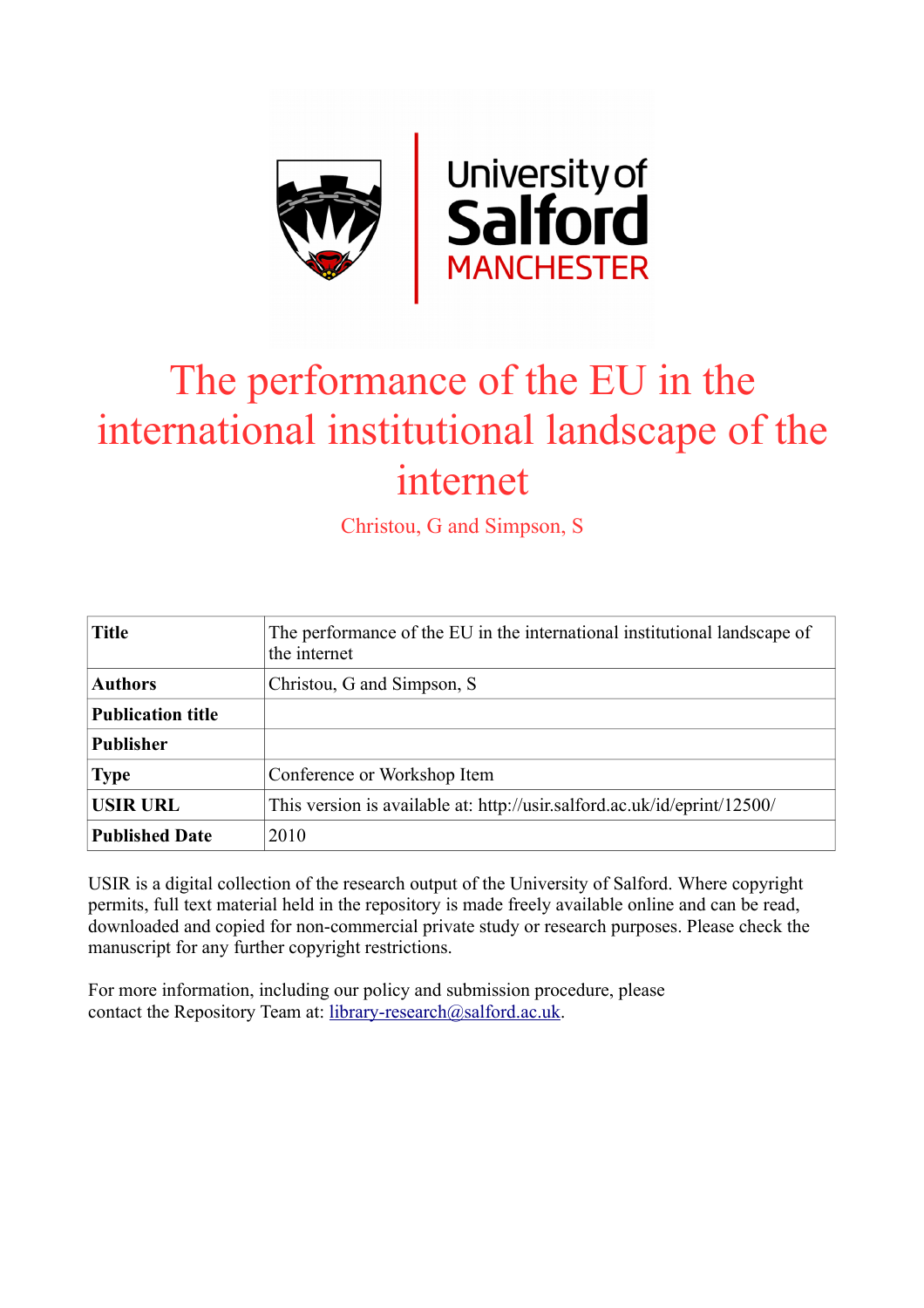# **THE PERFORMANCE OF THE EU IN THE INTERNATIONAL INSTITUTIONAL LANDSCAPE OF THE INTERNET**

*George Christou (Department of Politics and International Studies, University of Warwick, UK) Seamus Simpson (School of Media, Music and Performance, University of Salford, UK)*

*Draft - Please do not quote*

#### **ABSTRACT**

The paper undertakes a review of the how the EU has 'acted' within the Internet governance space that exists and is still being developed at the international level. In the process, the paper assesses the utility of some of the main approaches taken thus far to explain the significance of the EU's activities and concludes by suggesting future directions for the analysis of the EU as an actor in Internet governance, and, beyond this, international regimes and institutions more broadly.

Paper presented to the Conference 'Europe in Global Governance: Performance, Reform, Power', 29 October – 1 November 2010, Rapallo, Italy

#### **Contact:**

George Christou: [g.christou@warwick.ac.uk](mailto:g.christou@warwick.ac.uk)

Seamus Simpson: [s.simpson@salford.ac.uk](mailto:s.simpson@salford.ac.uk)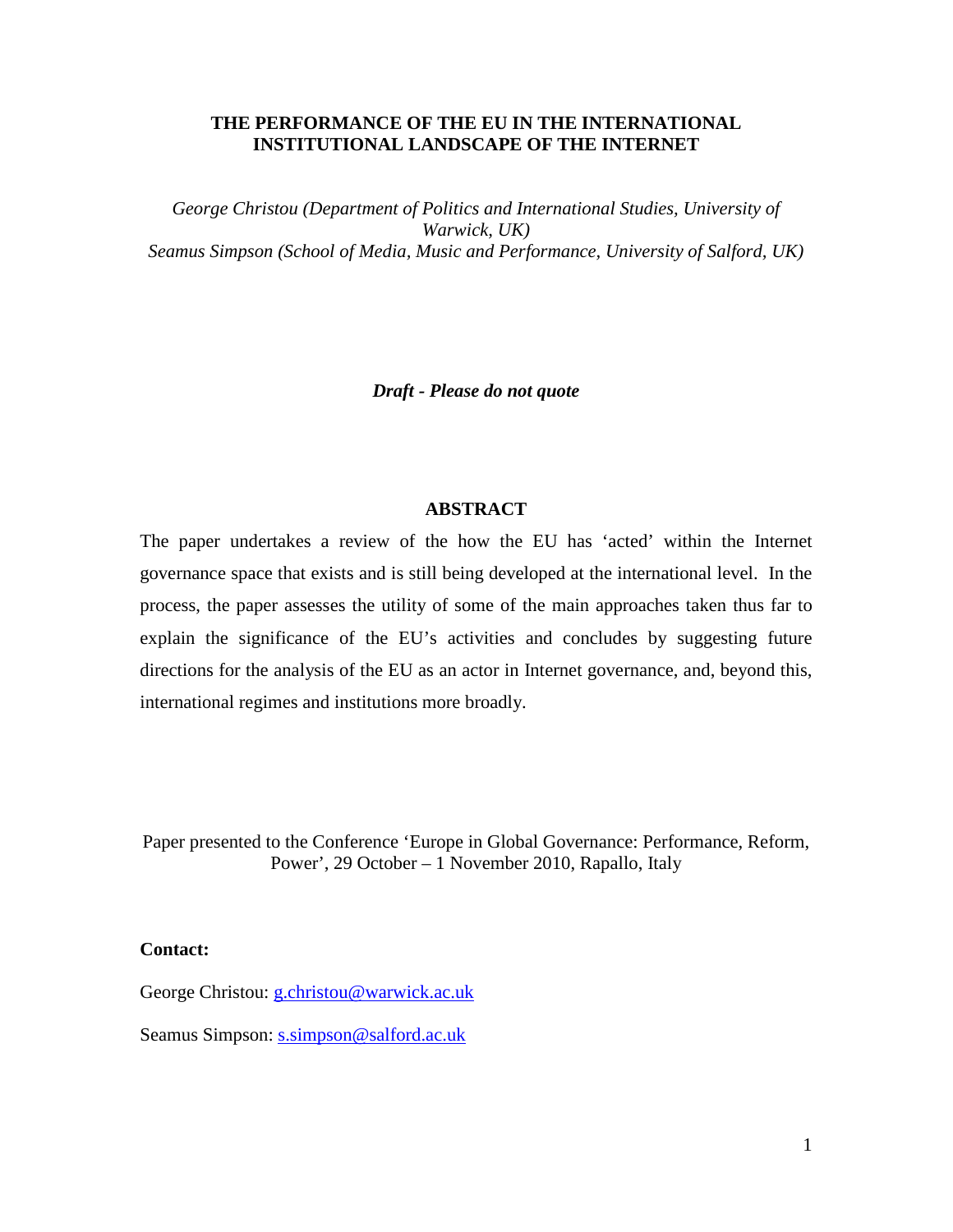### **INTRODUCTION**

The Internet is a relatively new and growing aspect of international political-economic affairs. The last 10-15 years have witnessed the frequently controversial emergence and development of a new global(ising) institutional landscape for Internet governance. An actor keen on expanding its presence on the international political stage, the EU has shown itself keen to develop a prominent position in the international institutional landscape of the Internet. This short paper provides an outline of some of the main findings of a recent body of academic research conducted by the authors aimed at explaining the role and significance of the EU as an international actor in Internet governance.

Inevitably, the EU's ability to exert its preferences and influence on Internet governance has shown mixed results. Policy activity is most clearly evidenced in three contexts. The first context is a general one: as the Internet has increased in global political importance, the EU has made a number of general strategic statements outlining its position on the evolving landscape and, in the process, establishing itself as an important commentator on Internet policy matters. Whilst not exclusively for 'external' consumption, these statements set out key approaches - and actions informed by them - that the EU is likely to pursue in the short to medium term future. The second and third contexts are institution-specific. As the paper shows, the EU has engaged to a very significant degree with the Internet Corporation for Assigned Names and Numbers (ICANN), one of the earliest and arguably the most high profile global governance body for the Internet to have emerged to date. The EU's presence has also been noteworthy in the newer Internet Governance Forum (IGF), a multi-stakeholder deliberative body formed in 2005 and whose performance and potential continuation are currently under review.

The paper is structured as follows. The next section outlines a number of key concepts which have been utilised to provide a better understanding of the role of the EU in the evolving international institutional landscape of the Internet. Thereafter, brief treatment is given to a description and explanation of the some of the most prominent Internet policy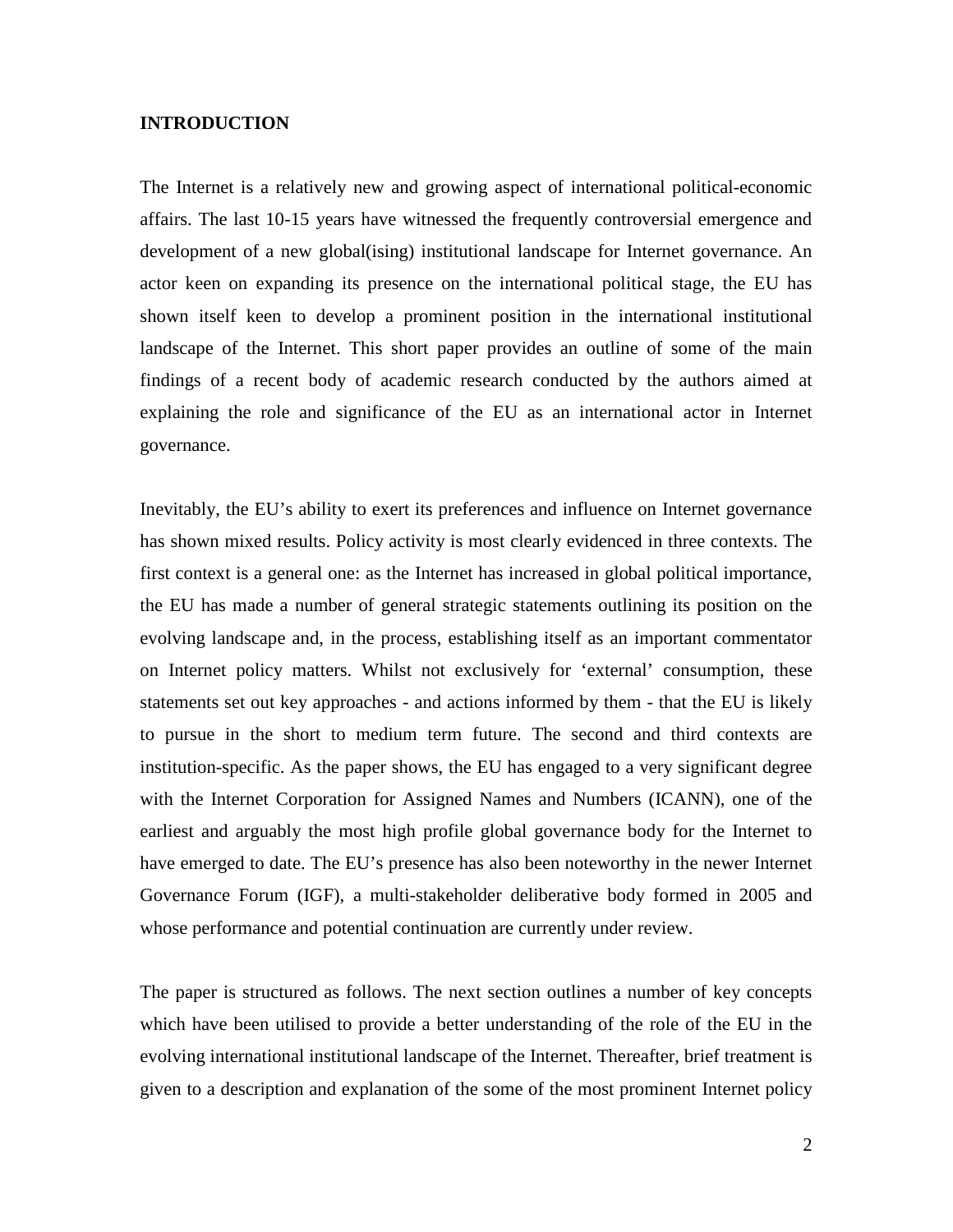activities with which the EU has engaged at the global level. Here focus is trained on three areas: early action taken by the EU to establish itself in an unfamiliar institutional and policy landscape; the degree to which the EU has been able to develop coherent policy positions on Internet governance; and the extent to which its involvement in the international institutional context of Internet governance has impacted on it 'domestically'. The final section of the paper draws together some of the main findings of the research conducted to date and suggests a number of areas around which a future research agenda might be formulated.

#### **REVIEW OF THEORETICAL APPROACHES**

Whilst there is a plethora of work on the role of the US in international regimes and institutions, this has not been the case until very recently for the EU (in terms of the quantity of work, anyway). There is even less work on the role of the EU in international Internet institutions; mainly because of the relative newness of the EU's activity in this area compared to more established regimes and institutions, although much work does exist on how the EU has shaped the different dimensions of the global and regional Information Society agenda, in particular telecommunications.

Our initial work on this topic (Christou and Simpson 2007a) utilised the regulatory state and governance literate in order to answer the question of what the EU was promoting in Internet governance at all levels, including that of the international realm. To this end it did not theorise or conceptualise the EU's role as such, but how its internal dynamic (and the external context) and identity impacted on the EU's Internet governance initiatives and more specific Directives (e-commerce) and Regulations (dot eu).

Subsequent work (Christou and Simpson 2007b; Christou and Simpson 2008; Christou and Simpson 2009; Christou and Simpson 2010a; Christou and Simpson 2010b) sought to add to 'what' the European Union is promoting normatively and develop 'how' and 'why' the EU has acted, and indeed how international institutions have impacted on the EU in its construction of Internet governance policy and execution of process. *Inter alia,*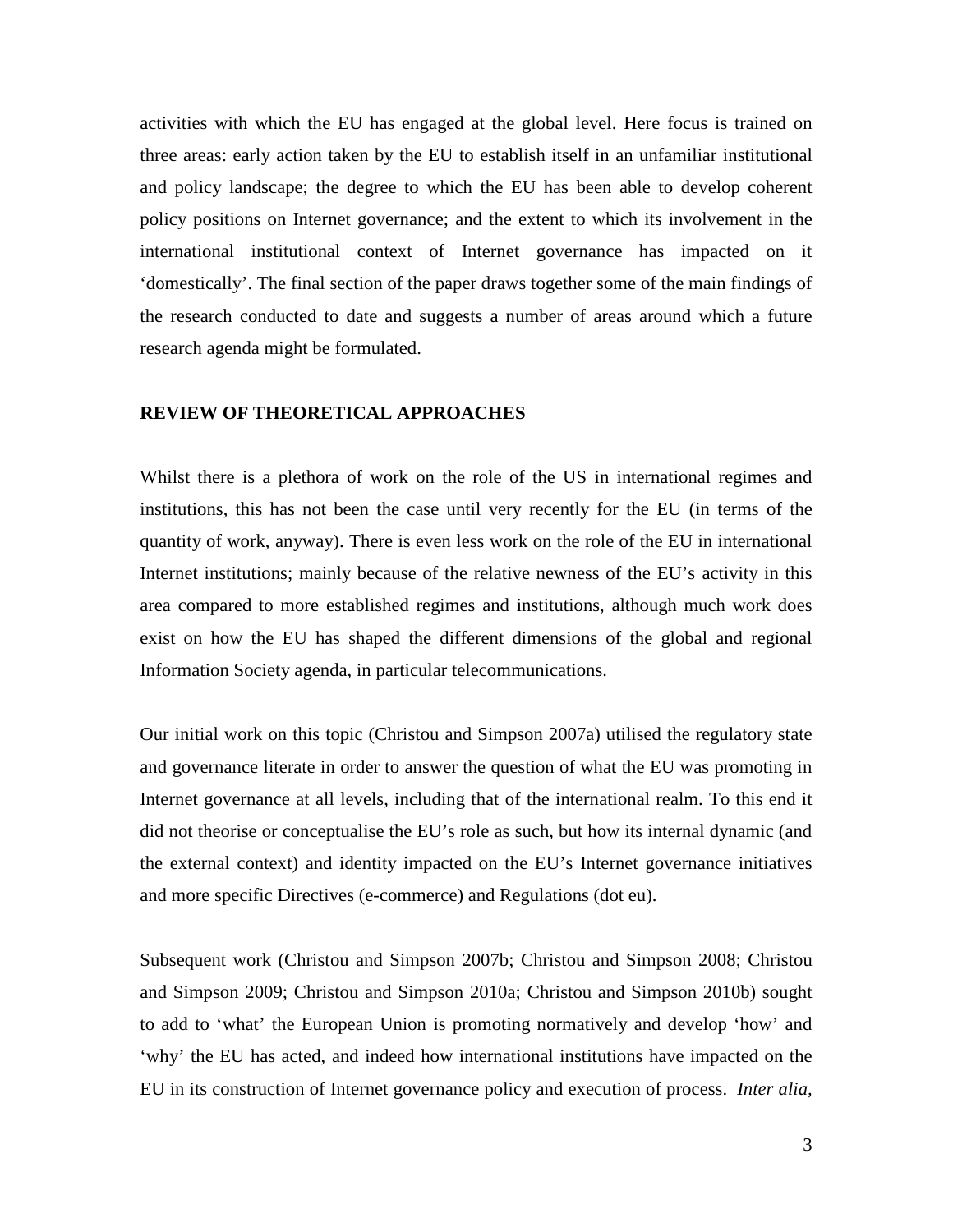this work drew extensively from the IR literature that has explored: strategic norm manipulation in international institutions (Schimmelfennig 2003) and the broader literature that has emerged which conceptualises EU actorness (Bretherton and Vogler 2006); the EU's role in international regimes (Smith and Elgström 2008) and international organisations (Jørgensen 2009); and the EU as a strategic actor in international politics (Smith and Xie 2009). It has also utilised frameworks that conceptualise how (i.e. resources, mechanisms and tools available) international organisations implement policies, rule or codes of conducts on regional bodies and nations states (Verbeek et al 2008); and indeed, literature that has sought to theorise how international organizations can shape EU norms, thus focusing on downloading rather than uploading (Costa and Jørgensen 2010).

Overall then, our work on Internet governance has sought to explain, understand and reflect on:

• The EU's promotion of governance in international Internet governance institutions, where the focus has been on drawing out and attempting to characterise the type of governance the EU has favoured. We have, in particular, sought to sketch out and provide a conceptual map that encapsulates different forms of public and private governance (see Table 1 below from Christou and Simpson 2009) in order to capture and uncover the nuance in what the EU has promoted over time, and indeed to ascertain if and how the EU's projections have changed over time, and in what direction.

*Hierarchical Non-hierarchical* **Regulatory state………………………………………………….............Post-Regulatory State**

| 'Concerted action' | 'Subcontracting' | 'Market-based/state | 'Voluntary Action' |
|--------------------|------------------|---------------------|--------------------|
|                    |                  | shadowed self-      |                    |
|                    |                  | regulation'         |                    |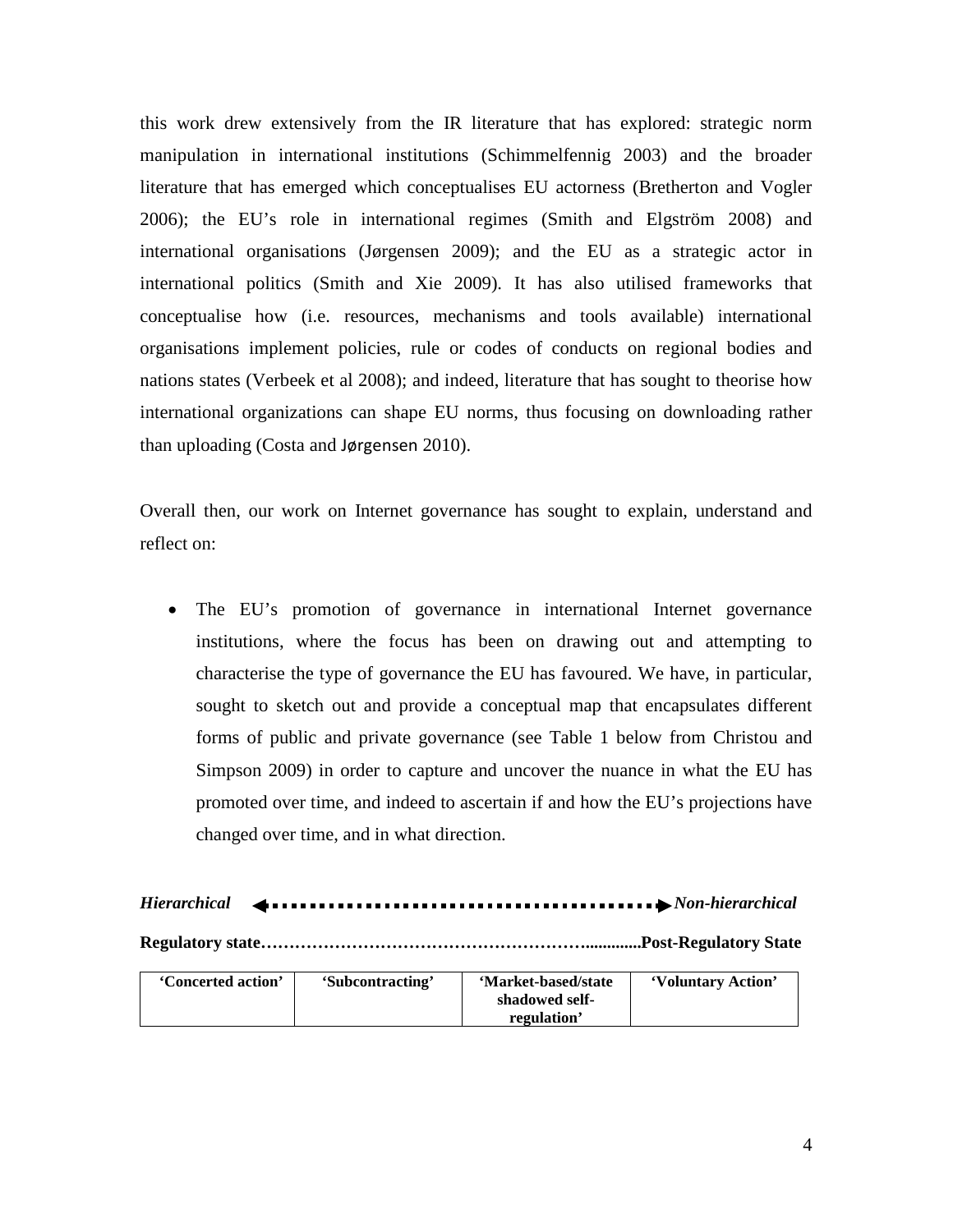| Where the state sets  | Where state             | Involves industry-         | Self-regulation can      |
|-----------------------|-------------------------|----------------------------|--------------------------|
| both formal and       | involvement is limited  | setting, monitoring and    | occur in a purely        |
| substantive           | to setting formal       | enforcing standards in     | voluntary way with no    |
| conditions for rule-  | conditions for rule-    | the knowledge that if it   | direct state stimulus or |
| making                | making with private     | fails, state intervention  | intervention.            |
|                       | actors then shaping the | could be imminent, that    |                          |
| Governance:           | content.                | is, self-regulation in the | Governance:              |
| Actor constellation:  |                         | shadow of the state        | Actor constellation:     |
| Public interest       | Governance:             |                            | Private interest         |
| networks/agencies     | Actor constellation:    | Governance:                | networks/communities/    |
| Delegation of public  | Public-private networks | Actor constellation:       | associations             |
| functions to public   | Delegation of public    | Public-private             | <i>Polity:</i>           |
| actors                | functions to private    | networks/communities/      | Market: Persuasion,      |
| <i>Polity:</i>        | actors                  | associations               | learning, arguing,       |
| Central authority:    | <i>Polity:</i>          | <i>Polity:</i>             | <i>Policy:</i>           |
| coercion/bargaining   | Central/Dispersed loci  | Dispersed loci of          | Soft law, flexible       |
| Policy:               | of authority:           | authority: Persuasion,     | implementation,          |
| Legally binding       | bargaining, learning    | learning, arguing,         | procedural regulation,   |
| instruments/legal     | <i>Policy:</i>          | <i>Policy:</i>             | incentives               |
| framework,            | Legal framework,        | Soft law, flexible         |                          |
| flexible/rigid        | flexible/rigid          | implementation,            |                          |
| implementation,       | implementation,         | procedural regulation,     |                          |
| procedural/material   | procedural/material     | incentives                 |                          |
| regulation, sanctions | regulation,             |                            |                          |
|                       | incentives/sanctions    |                            |                          |

*Source: Derived from 'Self-regulation of Digital Media' (2004); Verhulst and Price (2005); NEWGOV (2004); Treib et al (2007)* 

• The EU as an 'actor' in international Internet governance institutions. In order to understand and explain the EU's 'actorness' and thus influence in the global telecommunications and Internet sectors (Christou and Simpson 2010a) , we have utilised a broad analytical framework that draws on the literature on EU actorness (Bretherton and Vogler 2006; 2008) but also more specific work on the EU in international organizations (Jorgensen 2009) and the EU as a strategic actor (Smith and Xei 2009). The purpose of using such a framework is to unravel the context within which the EU is acting and more specifically, to investigate the opportunities that have enabled or constrained EU influence in the external environment of events, ideas and power; the capability of the EU to act (formulating and agreeing policy) in terms of the EU internal context and by virtue of its own identity, and finally; flowing from opportunity and capability, the EU's ability to influence and shape (or not) governance in relation to the Internet and more recently, telecommunications.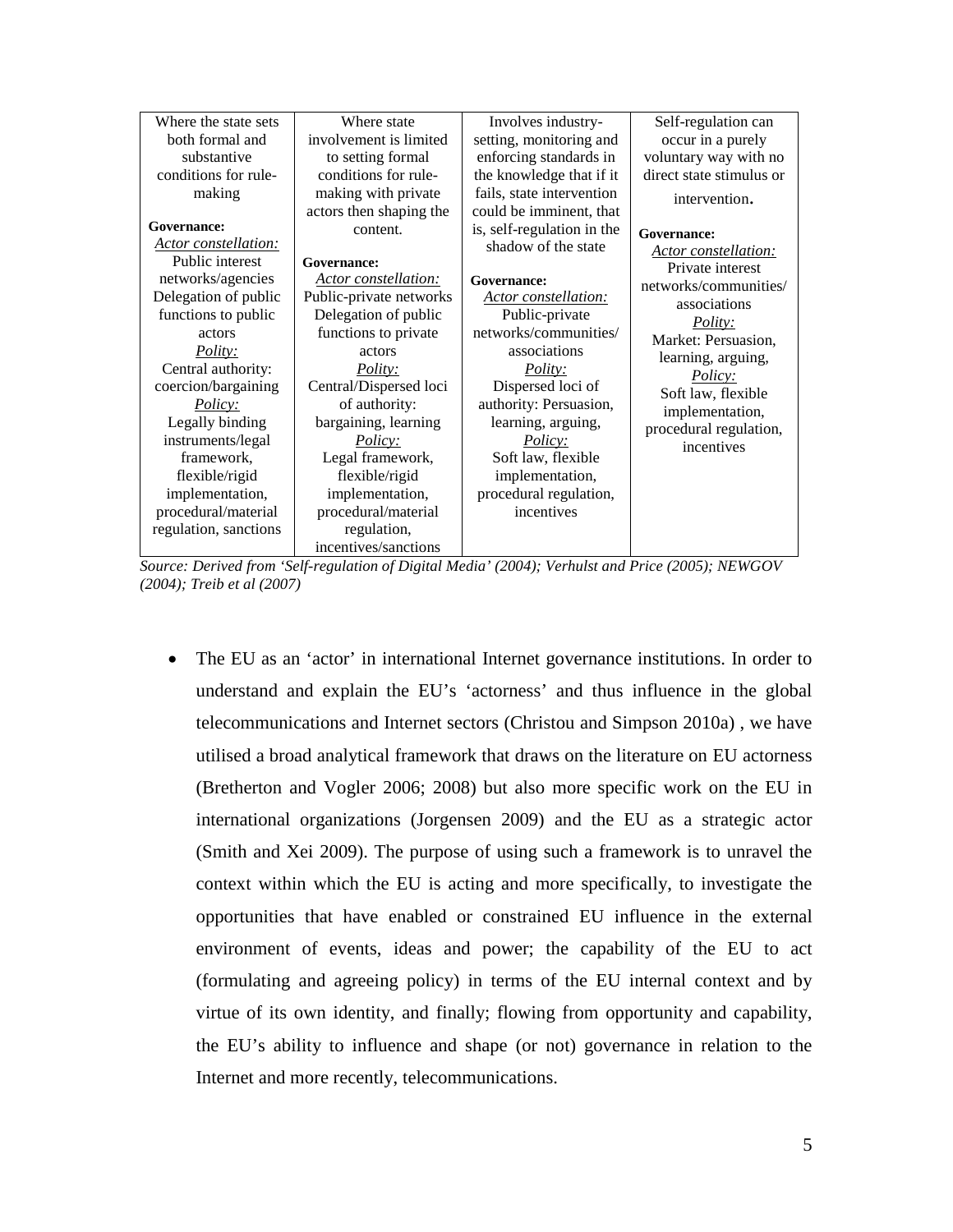• The EU's mode of engagement (rational strategic/normative) in international Internet governance institutions. This has drawn from theories in IR which have sort to analyse actor behaviour in international institutions and more specific work that theorises on how the EU behaves in international regimes. Both, essentially, draw on the 'institutionalism' literature (rationalist and sociological). The following concepts have provided the basis for our analysis:

*Strategic Mode -* whereby the EU acts through a logic of consequences (bargaining mode and hard power). Such an approach is focused on enhancing actor information, reducing uncertainty and mediating preferences. Rules are then established through negotiation, which members are expected to adhere to, with 'the possibility of defection if the calculus shifts or if conditions in the broader global arena make this apparently profitable' (Smith and Elgstrøm, 2008: 6). Much work on principal-agent dynamics in international organizations has been underpinned by the rationalist logic, with a focus in particular on the control and cooperative aspects within this relationship; and especially the extent and conditions under which 'agents', such as the European Commission, can act as policy entrepreneurs.

*Normative Mode* – whereby the EU acts through a logic of appropriateness (problemsolving mode and soft power. This approach takes the focus away from the simple projection of preferences by actors and how such preferences can be secured through rational calculus, to ask questions of 'the terms on which actors enter into regimes, the ways in which they construct them or construct themselves within them, and the ways in which regimes may lose their strength because of an erosion of underlying principles such as trust, legitimacy and shared expectations among their members (Smith and Elgstrøm, 2008: 10). Also significant is the transformative effect of institutions – again neglected by rationalist approaches with a focus on institutions as management or regulatory devices and where preferences remain fixed. Here, much work has focused on how actors can use international fora and other arenas to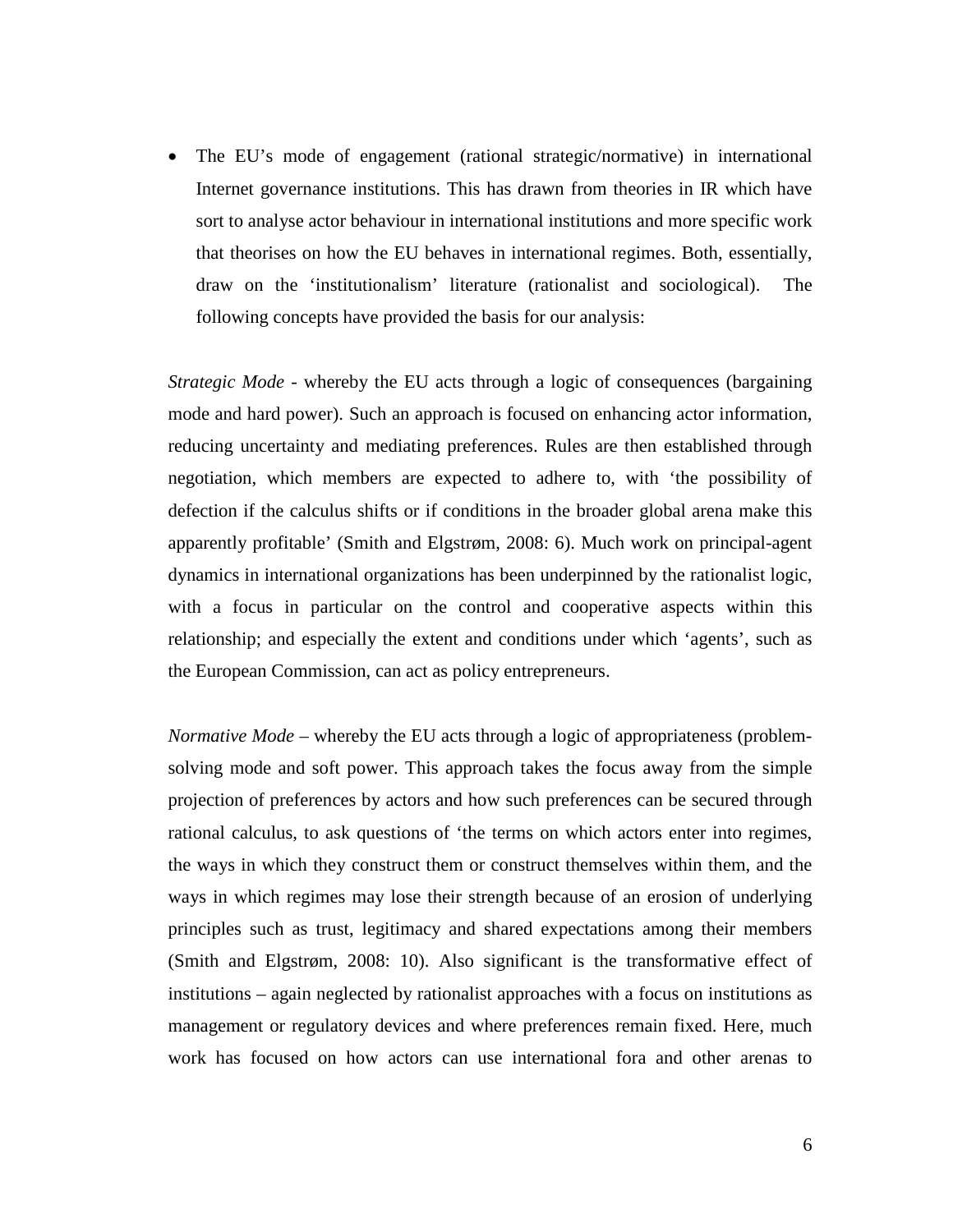advocate, legitimise and diffuse alternative norms through communicative rather than coercive action (Keck and Sikkink 1998).

*Rhetorical Action* – the instrumental use of argument to persuade others of one's claims. Rhetorical action, therefore, involves a process of rationally driven norm manipulation. Very importantly, those actors with preferences which are in line with, but not identical to, institutional norms have a chance to 'add cheap legitimacy to their position' (Schimmelfennig, 2001: 63).

- The role of the EU (leader/mediator-adjudicator/broker) in international Internet governance institutions. A leadership role can be defined as the ability of an actor to shape and direct others towards its desired goal over a period of time (Underdal 1994: 178). Important in terms of leadership traits is the leader's vision and ability to persuade others (followers) of that vision in the appropriate institutional context. This latter point is significant as the role the EU plays, as already stated, is contextually determined with actors 'behaving in the way they think is appropriate in the particular context at hand' (Smith and Elgström 2008: 17). The EU can also play the role of mediator or bridge-builder in international fora, the main traits of which are an ability to build trust and consensus in order to arrive at solutions that cannot be found if other actors are left to their own devices. In this sense, the EU does not necessarily have to be a leader to be effective; it can also be successful as an actor that can offer alternatives on which others can compromise (Smith and Elgström 2008: 18-19; Elgström 2003, 2006, 2007).
- The impact of international organisations on the EU in terms of policy implementation and norm diffusion. The work on *policy implementation* focuses on how IO's can enforce rules, legislation and codes through:
- a) Coercive means such as monitoring and sanctions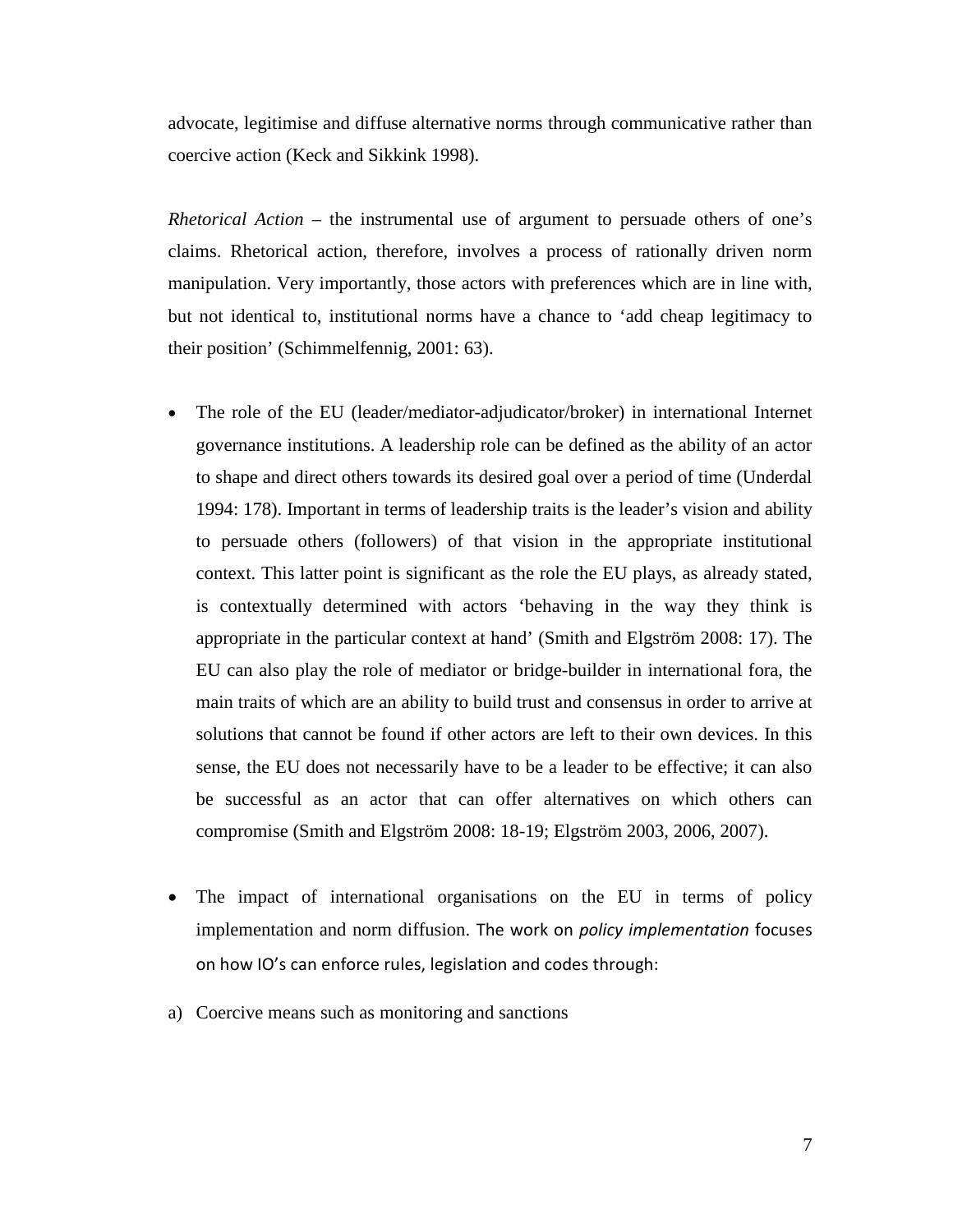b) A managerial perspective, which essentially stresses problem solving and capacity building, rule interpretation and transparency. The dominant mode here 'is that of actors engaged in a cooperative venture, in which performance that seems for some reason unsatisfactory represents a problem to be solved by mutual consultation and analysis, rather than an offence to be punished' (Chayes and Chayes, 1995: 303; 1993)

c) Normative means – here, the authority of IOs is a vital resource. Power is, thus, not a matter of material but rather of intersubjective factors. The authority of IOs flows from the control over information and expertise (Barnett and Finnemore, 1999: 708) but also because of the fact that IOs are perceived as rational, neutral and impartial (see also Boli, 1999). The perception that IOs are rational and impartial actors can in part be attributed to the laws, rules, procedures that form the basis of their existence but is also reinforced by IOs themselves who 'present themselves as impersonal, technocratic, and neutral – as not exercising power but instead of serving others' (Barnett and Finnemore, 1999: 708).

The work on the influence of international institutions utilises conceptual work (see Jørgensen and Costa, 2010) on mechanisms of influence and facilitating conditions, as well as measuring impact, the latter of which draws heavily from the well-established Europeanization literature which posits four main types of impact: inertia (lack of influence by the international institution), absorption (some influence of the international institution on the EU, but only up to the point of adaptation), transformation (indicates a deeper influence of international institutions on the EU, both in terms of policies, policy making, behavior and institutions) and retrenchment (is a situation in which the EU reacts against a particular international institution, at least for some time) (Radaelli, 2002: 116).

#### **LOCATIONS, PERFORMANCE AND EXPLANATION**

*Early International Institutionalisation of Internet Governance – Establishing the EU's Presence From a 'Standing Start'*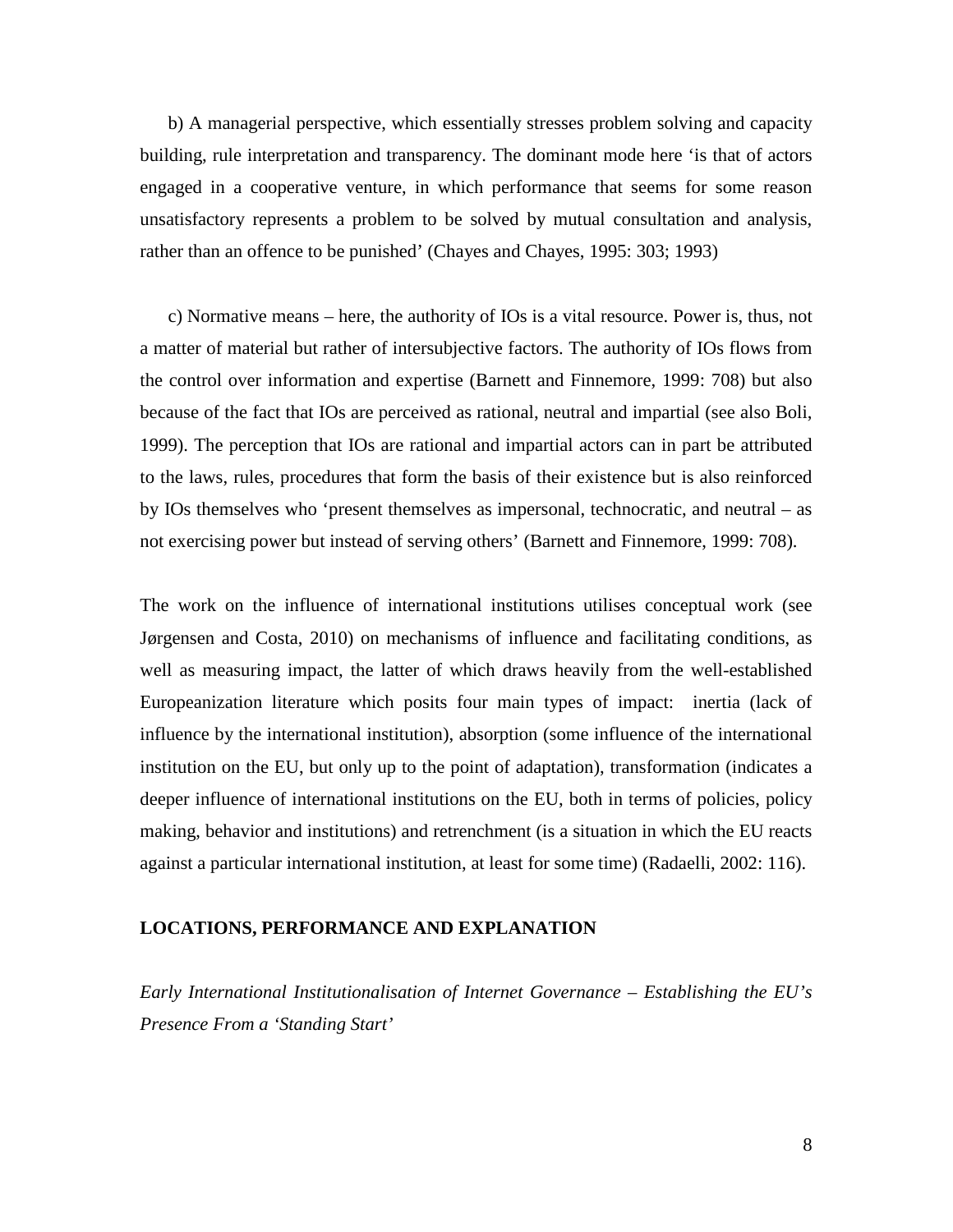The growth of the Internet until the mid to late 1990s took place, for the most part, under the EU's international 'policy radar'. A number of reasons lie behind this. First, and most obviously, the Internet emerged outside the EU. Whilst there is strong evidence that the EU was monitoring carefully developments in US audiovisual and telecommunications policy, not least the global ambitions of both, the development of the Internet was arguably viewed with passing, rather than strategic, interest (European Commission 1994). This quickly changed by the late 1990s, by which time negotiations on what eventually came to into being as ICANN were in full swing. Second, the EU's technological perspective on future electronic communications networks was articulated in projects around so-called Integrated Broadband Communications, whose protocols were different from those that underpinned the Internet's functionality (Lieb 2002). Thirdly, the EU had concentrated a considerable degree of policy energy through the 1980s and early 1990s on its own internal internationalisation project in electronic network communications, focused on broadcasting (see Harcourt 2005; Humphreys 1996) and, in particular, telecommunications (see Thatcher 2001; Goodman 2006). The 'Eu-isation' of both these areas was a far from uncontroversial project which highlighted many of the core issues at the heart of the wider European integration project.

In the process leading to the creation of ICANN, the EU was, therefore, something of an outsider. An illustration of this was the rejection, by the US government, of the International Ad-Hoc Committee's proposal for a global Internet addressing body to be headquartered in Switzerland, largely due to the presence of the International Telecommunication Union. The proposed IAHC arrangement would arguably have presented the EU with a considerably less challenging institutional environment than the one that eventually transpired. Here, in the subsequent negotiations that led to the US headquartered ICANN, the EU, despite significant lobbying efforts, played a minor role compared to the US government and US-based Internet technical interests (see Mueller 2002). Two exceptions to this were the creation of a Governmental Advisory Committee (GAC) to ICANN and a Uniform Dispute Resolution Procedure (the latter drawing on the practice of the World Intellectual Property Organization), both of which the EU was in favour. Once established, however, the EU made strong efforts to create a prominent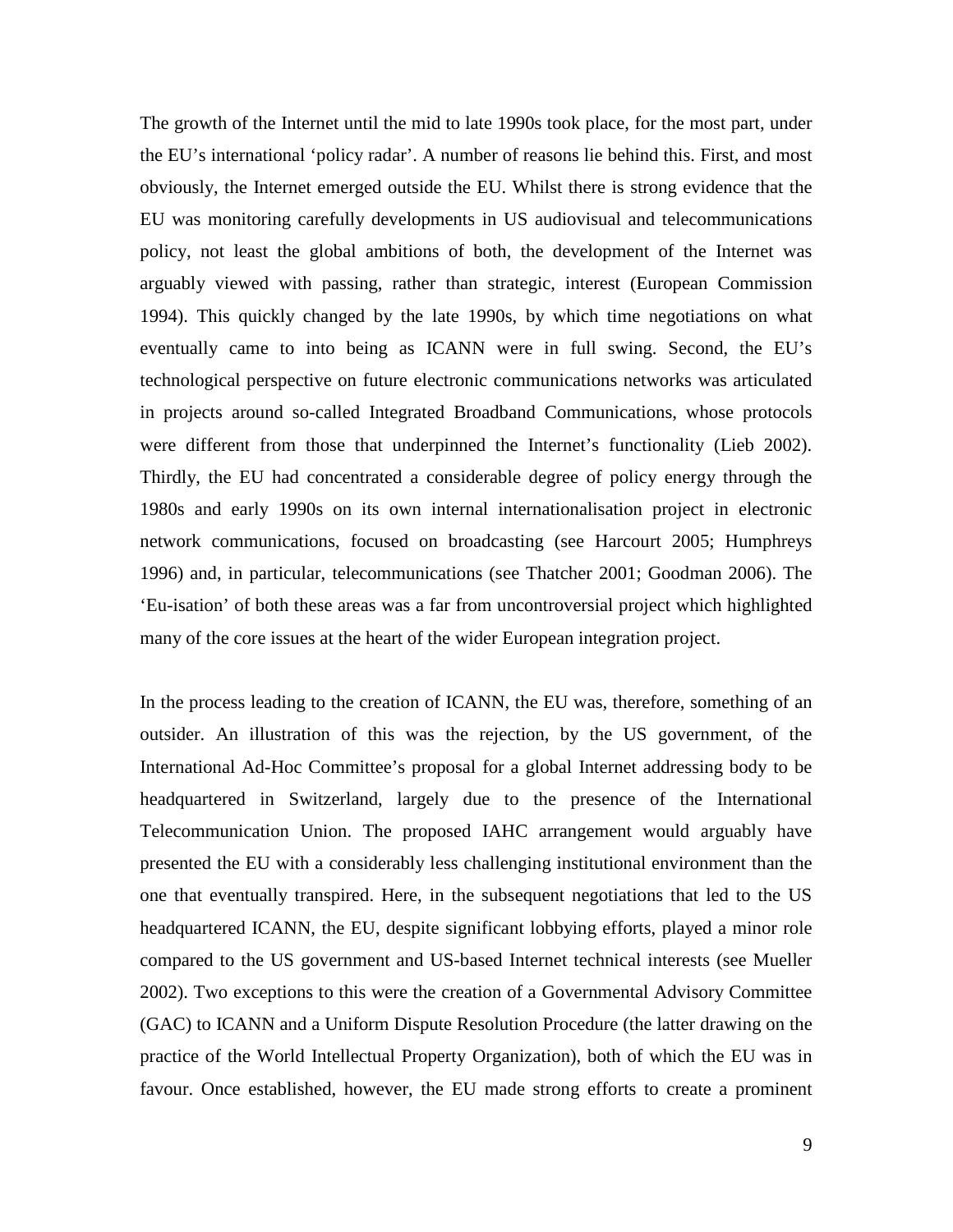presence and position of influence for itself in ICANN. These efforts proved to a considerable degree successful. The EU drew on its growing international policy reputation in electronic communications, producing a landmark statement on Internet governance which declared dissatisfaction, *inter alia*, with the perceived dominance of US interests in ICANN and urging close monitoring of the private interest governance of the Corporation that was taking shape operationally (European Council of Ministers 2000). However, rather than reject ICANN, the EU took significant pains to engage with it. In this process, there is evidence that the EU employed rhetorical action to manipulate key ICANN norms for its own strategic benefit (Christou and Simpson 2007).

First, in respect of ICANN's self-regulatory modus-operandi accompanied with an advisory-only presence for states exercised through the GAC, the EU argued for a shift in the direction of co-regulation. It is important to stress that, by this, the EU did not wish to replace self-regulation by joint state Internet regulation at the global level. Rather, it wished to see a techno-functional system in place, whose fundamental public policy parameters were guarded and guided by joint state action through a more influential, though still relatively light touch, GAC. As the first decade of ICANN proceeded, this has indeed transpired, though for more prosaic reasons than the arguments and suasion of the EU. Most clearly, the realisation among ICANN's technical elite of the public policy and political ramifications of the Corporation's work and the political complexity arising thereby explains the change.

Second, at a much more functional level, at the inception of ICANN, the EU moved quickly to secure for itself a legitimate presence on the GAC through putting forward a proposal to create its own Internet Top Level Domain, dot eu. Through this action, the EU aimed to manipulate, though not radically, the existing naming system norm of ICANN where domains were either 'generic' (related, broadly speaking to organisational entities and activities of various kinds) or 'country code' (based on single nation state identities). Through securing strong support from its own 'domestic' business community, and complying, for the most part, with the governance modus operandi of TLDs prescribed by ICANN, the EU was able to secure dot eu as the first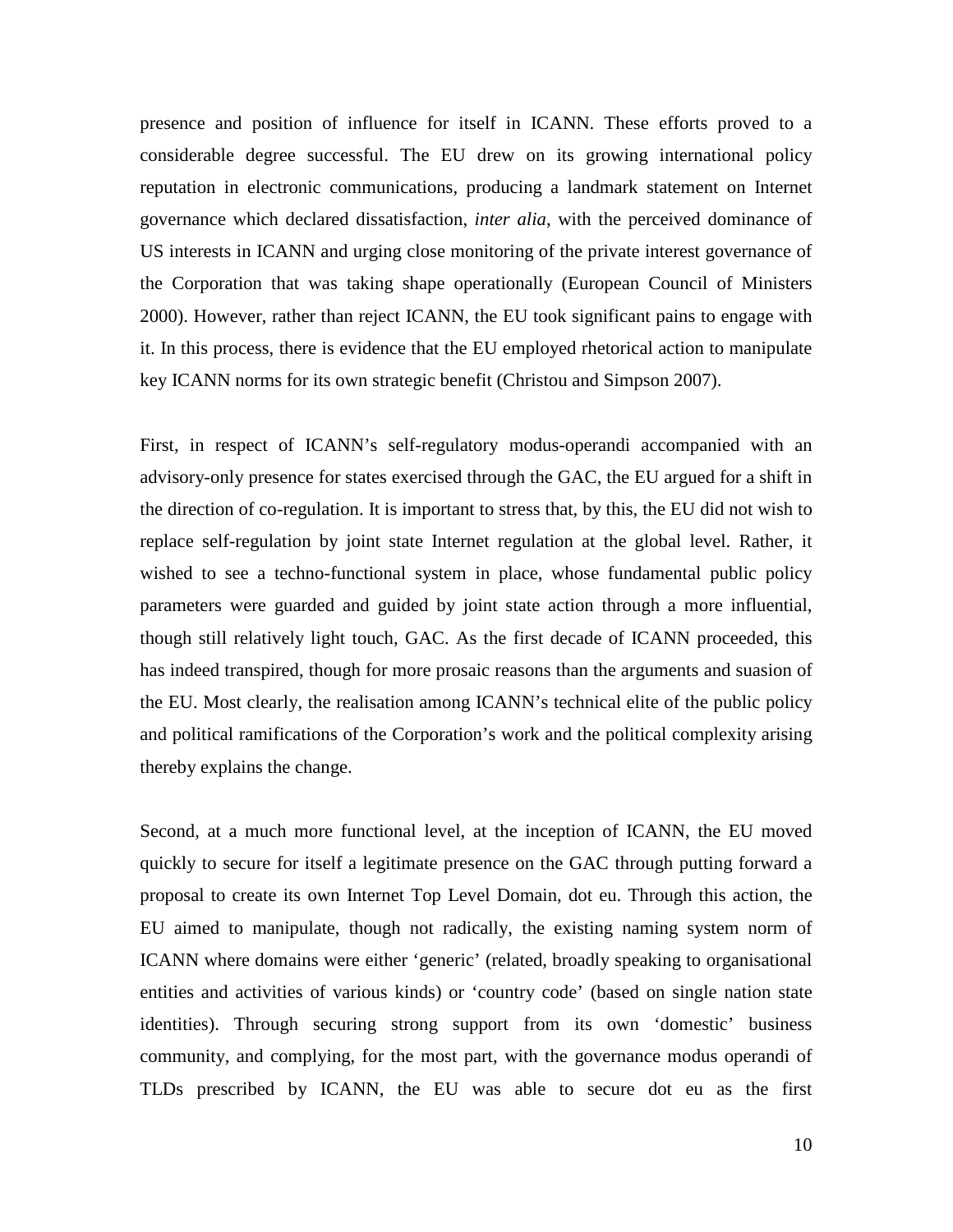'internationalised' country code TLD. As a consequence, the European Commission obtained a 'legitimate' presence on the ICANN's GAC, creating something of a 'policy bridgehead' to try to influence the evolution of the Corporation thereafter (see Christou and Simpson 2006).

# *The EU as a Coherent Policy Actor in the Internet's International Institutional Landscape*

The EU's considerable policy activity in the Internet's international institutional landscape has, its achievements aside, also shown up the distinct difficulty which it has faced in securing and presenting a coherent policy position on Internet governance matters. The EU's intra-institutional mechanics provide the route to understanding the problem (Christou and Simpson 2010a). At Council of Ministers level an important early landmark was the establishment of the Internet Informal Group (IIG), influenced to a considerable degree by the European Commission's then Information Society Directorate-General. The IIG contains Member State GAC members and is chaired by the Commission. Importantly, it serves as a discussion and information sharing forum only. More formally, the EU created the High Level Group on Internet Governance (HLGIG) to develop strategic policy positions among Member States. However, it is important to note that the HLGIG is under no formal procedural requirement to coordinate Member State positions. In practice, the HLGIG has acted in instances where it considers it important that the EU aims to put forward a single coherent position. Key policy examples here have been in respect of the creation of the Joint Project Agreement (JPA) in 2005 between the US government and ICANN and the 2010 review of the Internet Governance Forum (IGF) (authors' interview 2010). This lack of legal remit has created both internal coordination and external perception problems for the EU. The HLGIG has 'always been wary of the Commission driving the Internet agenda' (authors' interview, 2010). For EU negotiating partners and observers, there has frequently been difficulty in establishing precisely what the official EU position is on a particular Internet policy matter. A further complication arises from the intervention of the EU Presidency, which has articulated the official EU position at key junctures, such as at the 2005 World Summit on the Information Society and in respect of the recently agreed Affirmation of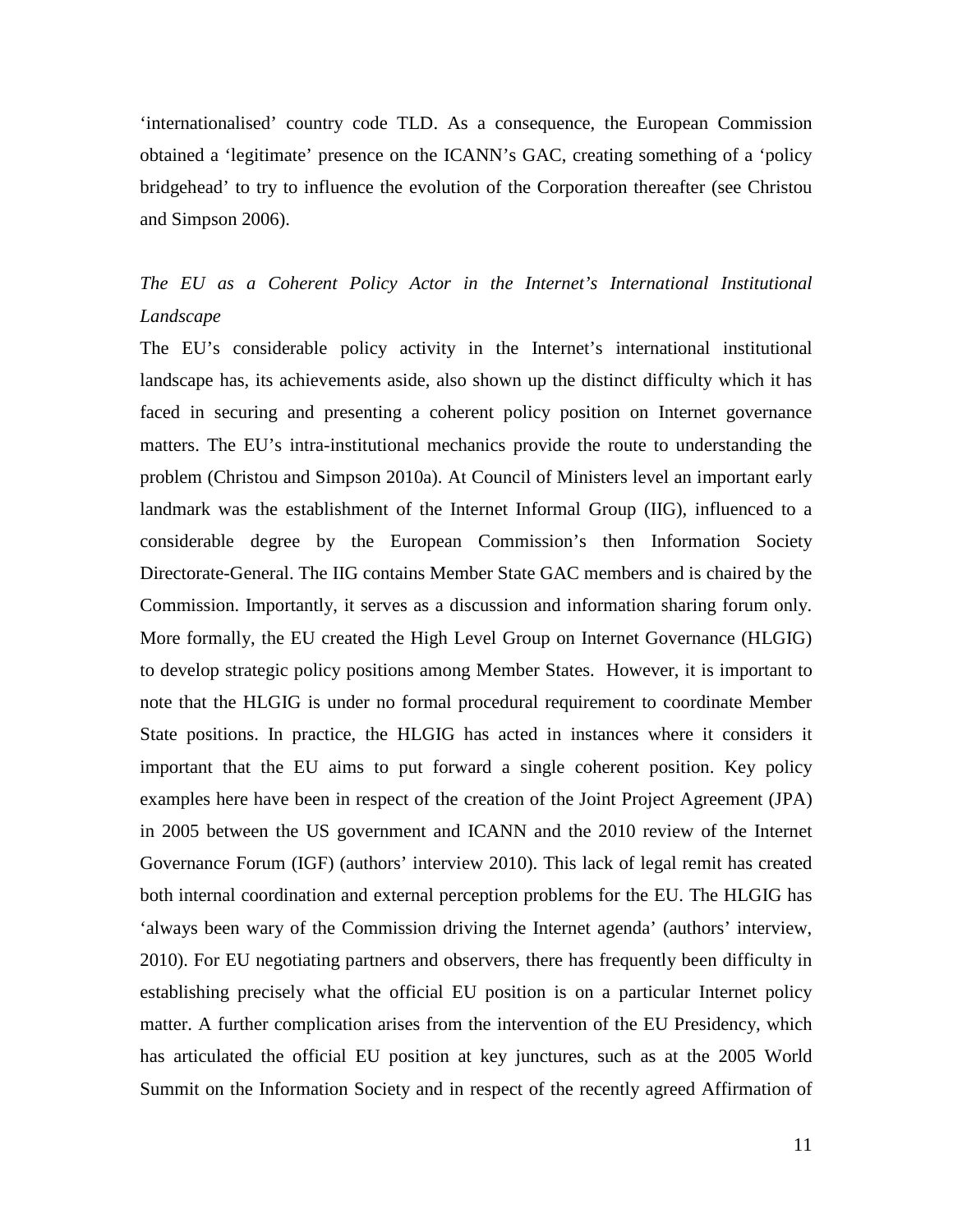Commitments between the US government and ICANN, effectively replacing the aforementioned JPA. The EU's lack of coherence has also meant that there is no formal EU representative on ICANN's GAC. Interestingly, the European Commission sits on the GAC in respect of its responsibilities related to the governance of dot eu only (authors' interview 2010). The GAC also contains representation from individual EU Member States, creating further scope for the articulation of divergent opinions, unlikely to serve the interests of presenting a united EU front to institutional counterparts.

#### *Impact of the Internet's International Institutional Landscape on the EU*

A key aspect of the EU's engagement with the international institutional landscape of the Internet concerns the degree of impact which has occurred on the development of the EU's own perspective on the Internet. Very much an under-researched area of EU Internet policy, a significant finding has been that the degree of impact of an institution and its policies developed at the global level tends to be in part a function of the degree to which the EU has been able to assert itself in the policy context in question: impact is thus a dialectical process (Christou and Simpson 2010b). The European Commission has also been a key entity in any processes of policy absorption that the EU has been involved in. On the one hand, it has been able to act as an amplifier of international Internet policy agendas 'domestically'. Through its work in proposing new policy positions and in producing regular assessments of the development of the Internet governance landscape the Commission has functioned as a promoter and an 'educator', internally and externally. On the other hand, the Commission has played a key role as a policy filtration agent, in the process allowing the EU to adapt, where it felt necessary, global policy agendas to the idiosyncrasies of its own domestic governance system. This is clearly illustrated in the case of the dot eu TLD, whose system of governance, as noted above, bears the key hallmarks of ICANN's not-for-profit, private interest self-regulation but is also framed by a set of public policy rules the guardianship of which lies with the Commission acting in the public interest (Christou and Simpson 2006).

Two further relatively prominent examples illustrate the significant impact of the international institutional landscape of the Internet on the EU. First, as noted above, once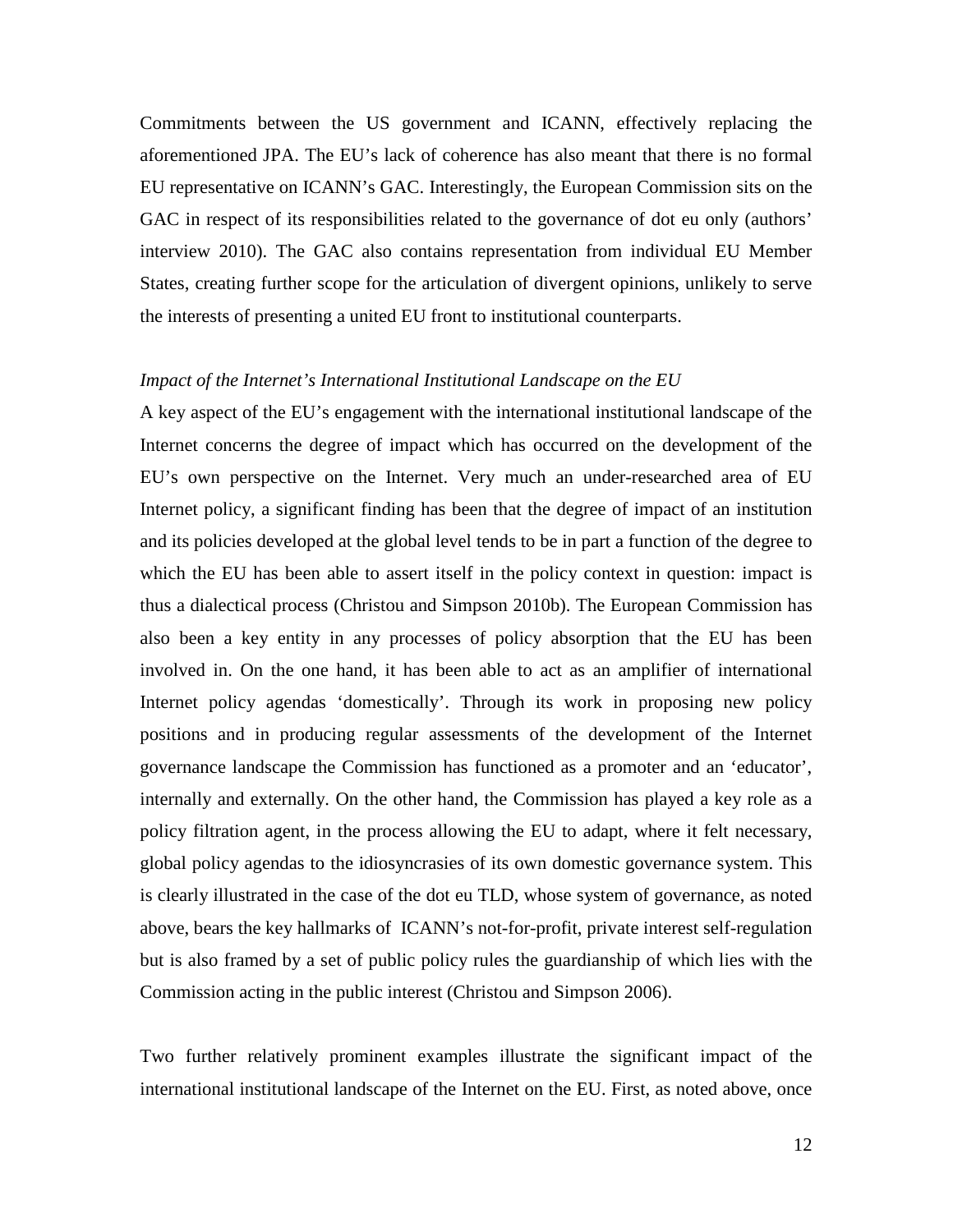particularly wary of the modus operandi of the GAC in respect of its relationship with the ICANN Board, evidence suggests the EU is now much more comfortable with the idea that ICANN undertakes the day-today running of the Internet and the GAC gives policy advice to it when appropriate. This has no doubt been helped by the fact that ICANN is much more willing to defer to the GAC's position on Internet governance matters with a strong public policy dimension (Kleinwachter 2008). This notwithstanding, there is also some evidence of an ongoing difference of opinion between the European Commission and the HLGIG on the matter (European Commission 2009 and authors' interviews 2009; 2010), the Commission being much more critical of the GAC.

Second, there is considerable evidence that the multi-stakeholder model of the IGF has been accepted, and to a significant degree adopted domestically, by the EU. It is important to note that multi-stakeholderism does not have any real policy roots in the EU political landscape. Yet, the HLGIG, in its 2009 *Hearing on the Future of Internet Governance*, expressed support for the continuation of the IGF, after the 2010 review of the latter. The European Parliament has called for the creation of a European IGF. Though the latter has not as yet been created, there is some evidence of institutional mimicry of the IGF within the EU. The European Dialogue on Internet Governance (EuroDIG) is a multi-stakeholder platform for the discussion of Internet governance matters. At national level, France, Germany and the UK have established national level IGFs.

#### **CONCLUSIONS AND FUTURE DIRECTIONS**

Work on the EU and Internet governance is in its infancy, with much remaining unexplored both in terms of the internal policy making and the EU's subsequent performance in the relatively young international institutions that 'govern' the Internet. The evidence thus far suggests that whilst the EU has certainly, through its projections and communications on Internet governance, declared itself a leader, its *performance* has pointed to real constraints in fulfilling such a role.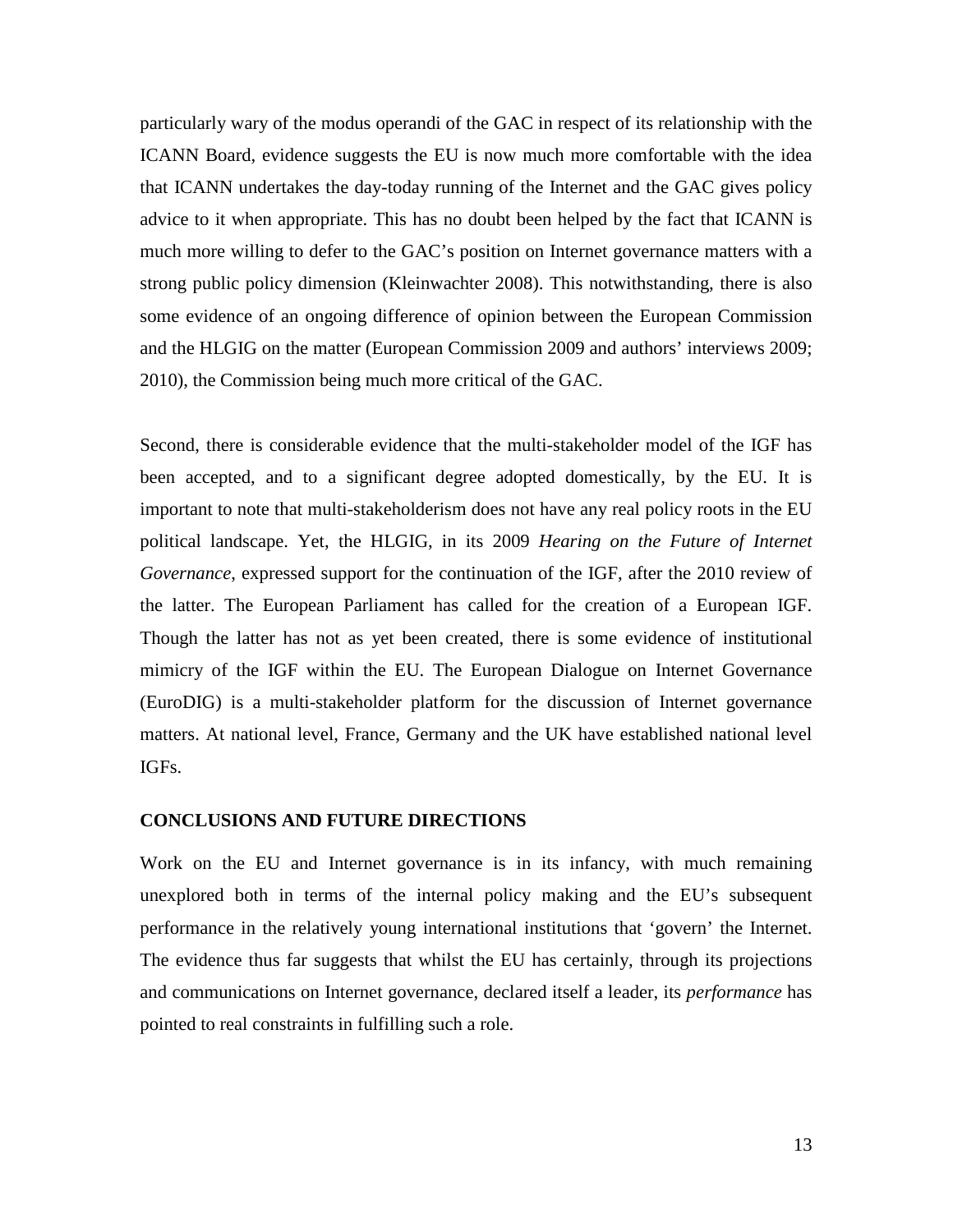The EU was not able to develop any kind of coherent position on the Internet before it became a high profile global communications policy matter. However, the EU, through the European Commission in particular in the early period of intervention, proved enthusiastic and relatively adept at exploiting policy opportunities which arose. However, unlike in telecommunications, uncertainty married to the perceived need to react to policy developments which were viewed with some degree of concern, left the EU and its Member States 'on the back foot'.

Since the late 1990s, the EU has aimed to articulate and establish its interests in relevant global institutional contexts from a position of relative weakness, certainly compared to that experienced in the telecommunications sector. The result has inevitably been one of partial success. A major constraint has been the relative power differential and key policy differences experienced viz-a-viz the US. There are, however, signs that the two parties, in particular with the new Obama administration, are much more aligned in their preferences for future Internet governance than in the past. The EU has gained policy ground, assisted by significant uncertainty and some turbulence in the development of global Internet policy agendas, which has involved contestation of ICANN, in particular and, lately, the IGF.

The EU has, however, struggled in the past to project a clear, cogent message on Internet governance given the informal nature of its internal policy process for constructing positions on Internet governance, and the opportunities this afforded those in the Commission with their own political agenda to influence global proceedings. The result was often multiple messages, multiple EU representatives in different global fora and confusion over what the 'real' EU position was. This did not imbue the EU with the visibility or credibility required to be as influential as it could in many instances. More recently, with a change of Commissioner that seems to have taken a less assertive role (indeed she has been more interested in telecommunications, but this is perhaps natural given her previous competition policy background), and agreement on the Lisbon Treaty, there has evolved an internal mechanism that is resulting in more consensual policymaking and the projection of coherent EU positions in matters of crucial importance for the future of Internet governance (the IGF and the AoC). However, given the lack of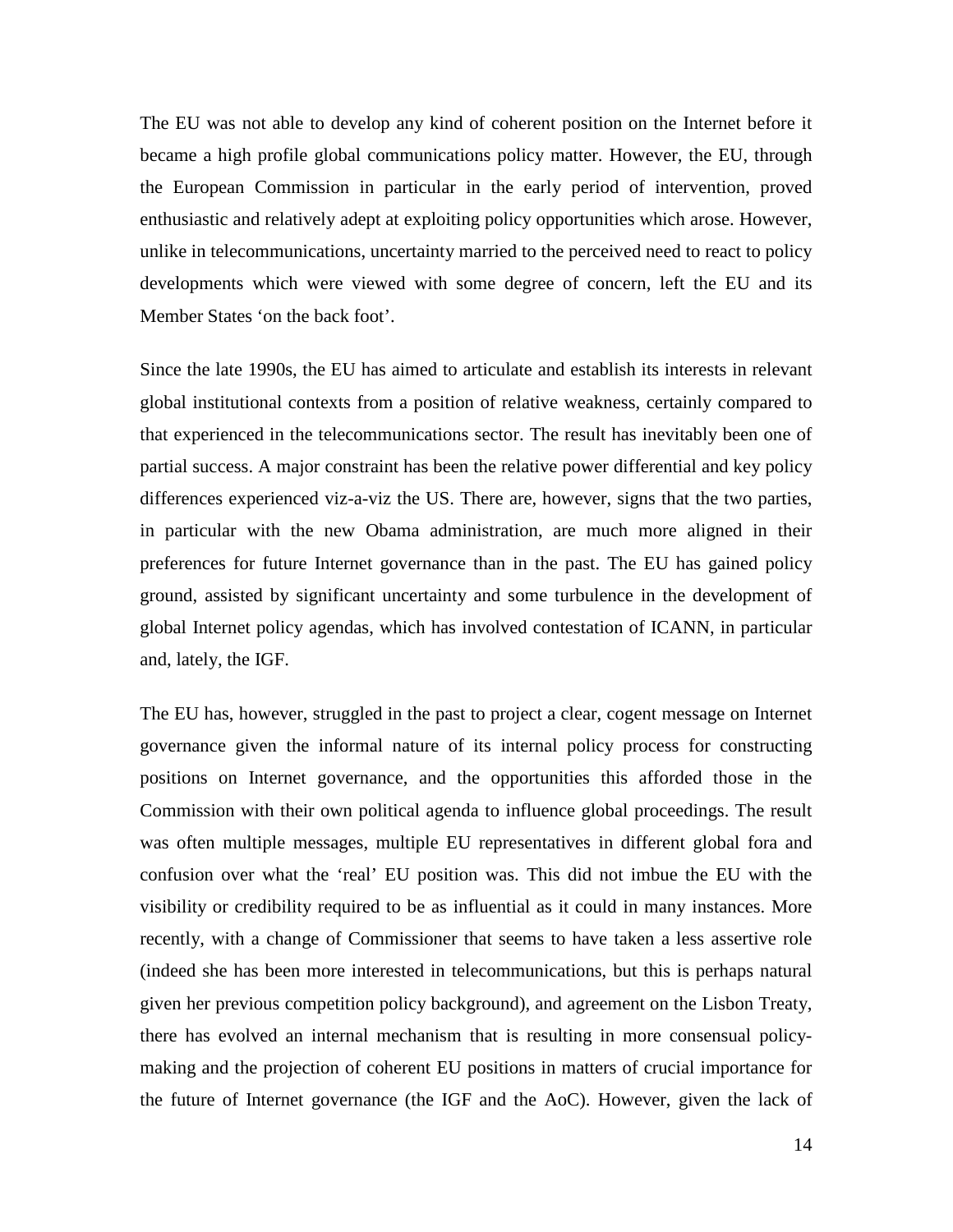legal mandate underpinning the policy process, this does not preclude individuals and institutions from projecting their own autonomous positions in the future without reference to the informal mechanism established through the HLGIG. Moreover, the lack of formal EU representation will also be problematic if the EU has the ambition to be taken seriously as a 'leader' and coherent actor in Internet governance, beyond its own self-projections. Addressing these two issues would certainly alleviate the problem of identifying first, the 'official' EU position (and the process through which it is constructed), and second, who speaks and negotiates for the EU on Internet governance.

In terms of future directions and future research in this area, then it is clear that there is still much to be done in order to enrich the existing work. For us, this includes:

\*The perceptions of others on the EU's role, performance and influence (relevance). Who else considers the EU a leader within the international Internet milieu in which it operates?

\*'Informal governance' and how this impacts on the EU construction and projection/negotiation of positions in global internet institutions. To what extent does this help or hinder the EU's performance and leadership ambitions in different contexts? Will the Lisbon Treaty make any difference to which EU actor will represent and negotiate for the EU in this area?

\*Problematizing negotiation and diplomacy. How can we move beyond 'modes' to specific tactics and strategies employed by EU actors in deliberations and negotiations?

\*Policy learning/transfer and institutional mimicry, in particular with regard to the impact of governance concepts such as 'multi-stakeholderism' but also policy ideas from international Internet organisations such as the IGF and ICANN, especially on key issues such as cyber security.

\*Comparative 'communications' analysis. What can we learn across the EU communications sector about international performance and interaction? What can we learn through comparing the EU approach to other major actors' such as the US?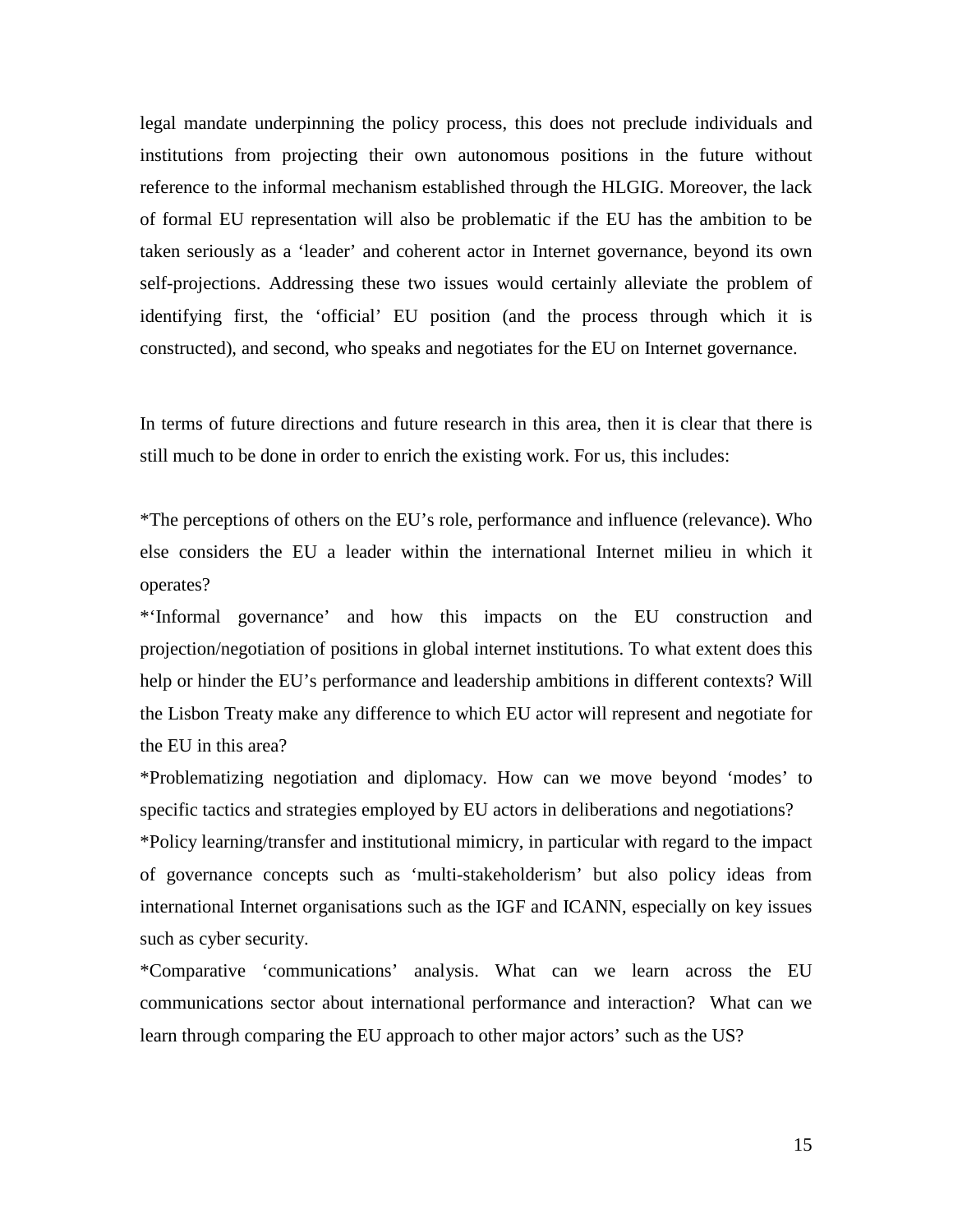## **REFERENCES**

Barnett M. and Finnemore M. (1999) The Politics, Power and Pathologies of International Organizations. *International Organization* 53 (4): 699-732.

Barnett M. and Finnemore M. (2004) *Rules for the World: International Organizations in Global Politics.* Ithaca: Cornell University Press.

Boli, J. (1999) Conclusion: World Authority Structures and Legitimations. In Boli and Thomas (eds.) *Constructing World Culture: International Nongovernmental Organizations since 1875.* Standford: Standford University Press, pp. 267-300.

Bretherton, C and Vogler, J. (2006), *The European Union as a Global Actor*, London: Routledge

Bretherton, C and Vogler, J. (2008), The European Union as a Sustainable Development Actor: The Case of External Fisheries Policy, Journal of European Integration, 30 (3): 401-417

Costa, O, and Jørgensen K.E., (2010), 'The influence of international institutions on the EU. A framework for analysis', Paper presented to the workshop 'The Influence of International Institutions on the EU', Institut Barcelona d'Estudis Internacionals, Barcelona, 6-7 May, 2010.

Chayes, A. and Chayes, A.H. (1993) 'On Compliance'. *International Organization* 47, (2): 175-205.

Christou, G. and Simpson, S. (2006), **'**New Regulatory Forms in the European Union: The Internet and Public-Private Transnational Networked Governance', *Journal of Public Policy,* 26 (1), May 2006: 43-61

Christou, G. and Simpson, S. (2007a), *The New Electronic Marketplace: European Governance Strategies in a Globalising Economy*, London: Edward Elgar

Christou, G. and Simpson, S. (2007b), 'Gaining a Stake in Global Internet Governance: The EU, ICANN and Strategic Norm Manipulation', *European Journal of Communication*, 22 (2), June 2007:147-165

Christou G and Simpson S (2008), 'Internet Policy Implementation and the Interplay Between Global and Regional Levels', in Joachim J, Reinalda, B and Verbeek B, *International Organizations and Implementation: Enforcers*, Managers, Authorities? London: Routledge

Christou, G. and Simpson, S. (2009), 'New Governance, the Internet and Country Code Top Level Domains in Europe**'**, *Governance*, 22 (4), Oct 2009: 599-624.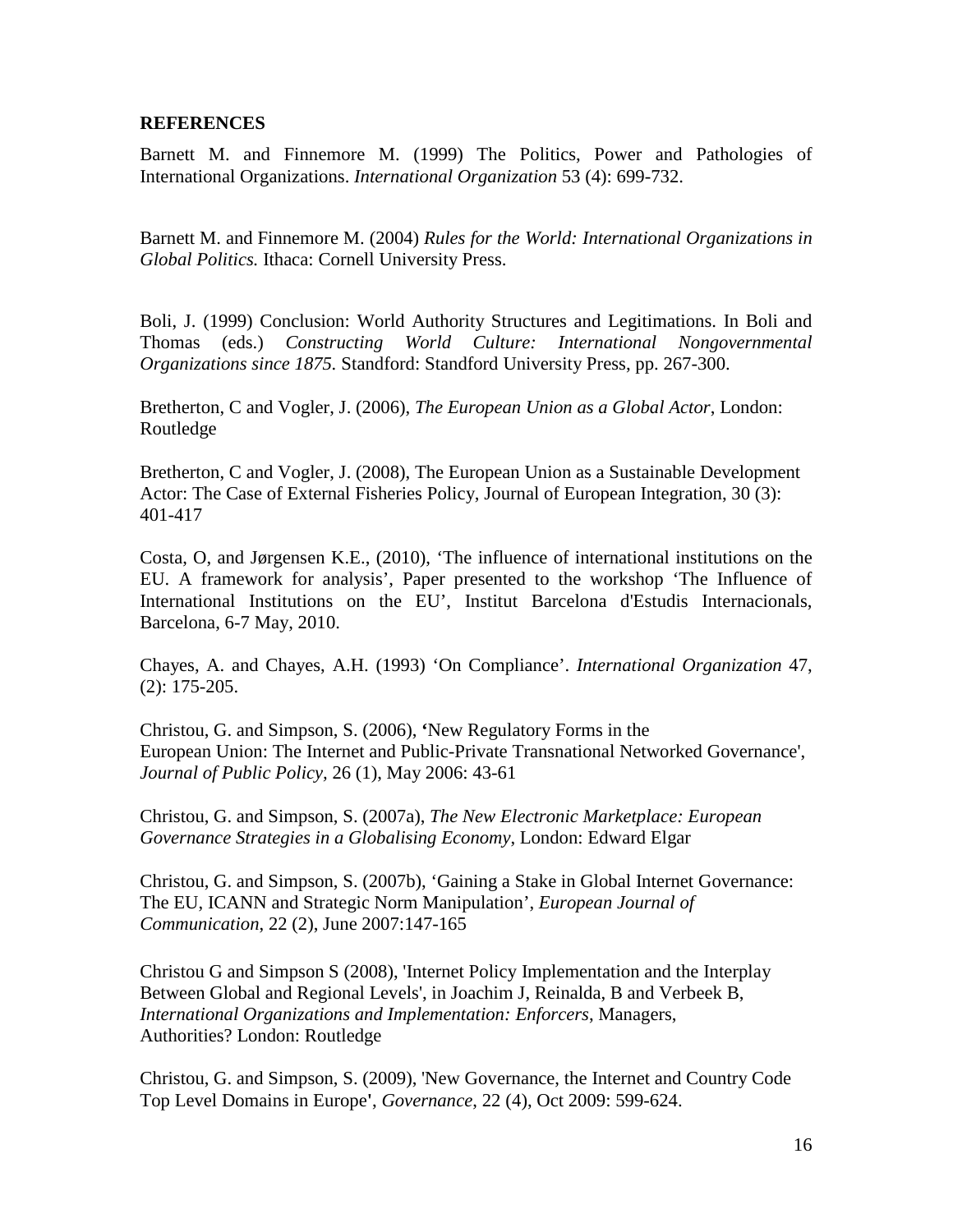Christou, G. and Simpson, S. (2010a), 'Shaping the Global Communications Milieu: The EU's Influence on Internet and Telecommunications Governance', Paper presented at the GARNET Conference, The EU In international Affairs II, Brussels, 22-24 April, 2010

Christou, G. and Simpson, S. (2010b), 'The Influence of Global Internet Governance Institutions on the EU', Paper presented to the workshop 'The Influence of International Institutions on the EU', Institut Barcelona d'Estudis Internacionals, Barcelona, 6-7 May, 2010.

Elgström, O. (2007), 'The European Union as a Leader in International Multilateral Negotiations: A Problematic Aspiration?', *International Relations*, 21 (4): 445-458

Elgström, O. (2006), *Leader or Foot-Dragger? Perceptions of the European Union in Multilateral Trade Negotiations*, London: Routledge.

Elgström, O. (2003), 'The Honest Broker?' The Council Presidency as Mediator', in Ole Elgström (ed.), *European Union Council Presidencies- A Comparative Perspective',*  London: Routledge.

European Commission (1994), 'Europe and the Global Information Society: Recommendations to the EC, Brussels, European Commission (the Bangemann Report)

European Council of Ministers (2000), 'Council Resolution of 3 October 2000 on the Organisation and Management of the Internet', 2000/C 293/02, 14 October.

Goodman, J. (2006) *Telecommunications Policy-Making in the European Union*, Cheltenham: Edward Elgar.

Harcourt, A. (2005), *The European Union and the Regulation of Media Markets*, Manchester: MUP.

Humphreys, P. (1996), *Mass Media and Media Policy in Western Europe*, Manchester: Manchester University Press.

Jørgensen, E, K. (ed.) (2009), *The European Union and International Organizations*, Routledge/GARNET Series, Europe and the World, Oxon: Routledge

Keck, M and Sikkink, K. (1998) *Activists Beyond Borders: Transnational Advocacy Networks in International Politics,* Ithaca, NY: Cornell University Press

Kleinwächter, W. (2008), 'Multi-Stakeholder Internet Governance: the role of Governments' in Wolfgang Benedek, Veronika Bauer and Matthias C. Kettemann, (eds),

European Commission (2009), 'Internet Governance: Next Steps', Communication from the Commission from the European Parliament and the Council, Brussels, 18 June 2009, COM (2009) 277 final